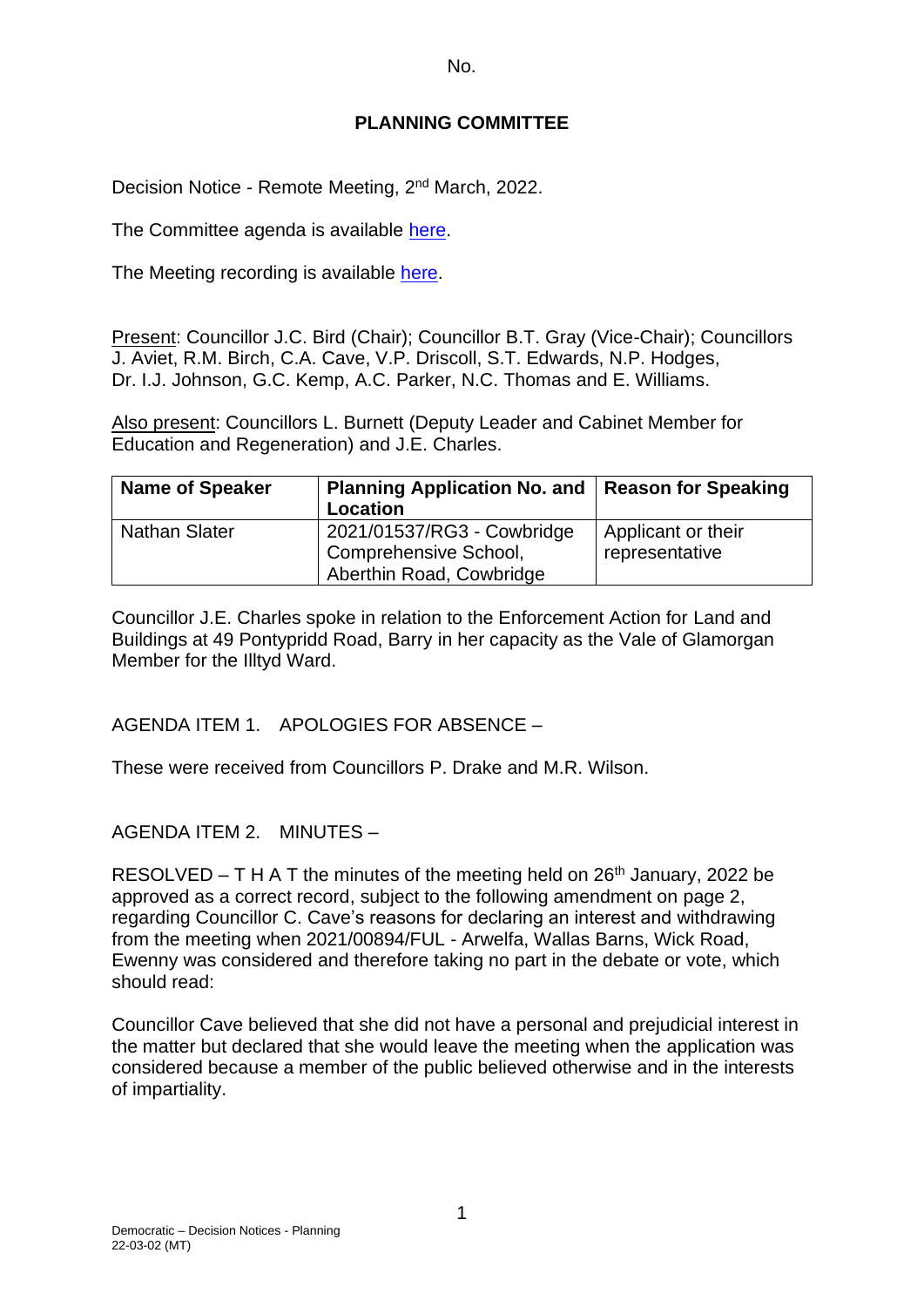No.

AGENDA ITEM 3. DECLARATIONS OF INTEREST –

| Councillor S.T. Edwards | 2021/00409/FUL -<br>Garn Farm, St. Hilary | <b>Personal and Prejudicial</b><br>Interest - Councillor Edwards<br>was related to the applicant. |
|-------------------------|-------------------------------------------|---------------------------------------------------------------------------------------------------|
|                         |                                           | He withdrew from the meeting<br>and took no part in the debate<br>or vote.                        |

AGENDA ITEM 4. PLANNING SUB-COMMITTEE (PUBLIC RIGHTS OF WAY) –

RESOLVED – T H A T the minutes of the Planning Sub-Committee (Public Rights of Way) held on 13<sup>th</sup> January, 2022 be noted.

Reason for decision

In noting the minutes.

AGENDA ITEM 5. BUILDING REGULATION APPLICATIONS AND OTHER BUILDING CONTROL MATTERS DETERMINED BY THE HEAD OF REGENERATION AND PLANNING UNDER DELEGATED POWERS (HRP) –

RESOLVED –

(1) T H A T the passed building regulation applications, as listed in Section A of the report, be noted.

(2) T H A T the rejected building applications, as listed in Section B of the report, be noted.

(3) T H A T the serving of Notices under Building (Approved Inspectors Etc.) Regulations 2000, as listed in Section C of the report, be noted.

AGENDA ITEM 6. PLANNING APPLICATIONS DETERMINED BY THE HEAD OF REGENERATION AND PLANNING UNDER DELEGATED POWERS (HRP) –

RESOLVED – T H A T the applications as outlined within the report, on pages 11 through 23, under the above delegated powers be noted.

AGENDA ITEM 7. APPEALS (HRP) –

RESOLVED –

(1) T H A T the appeals received following the refusal of the Council to grant planning permission, as detailed in Section A of the report, be noted.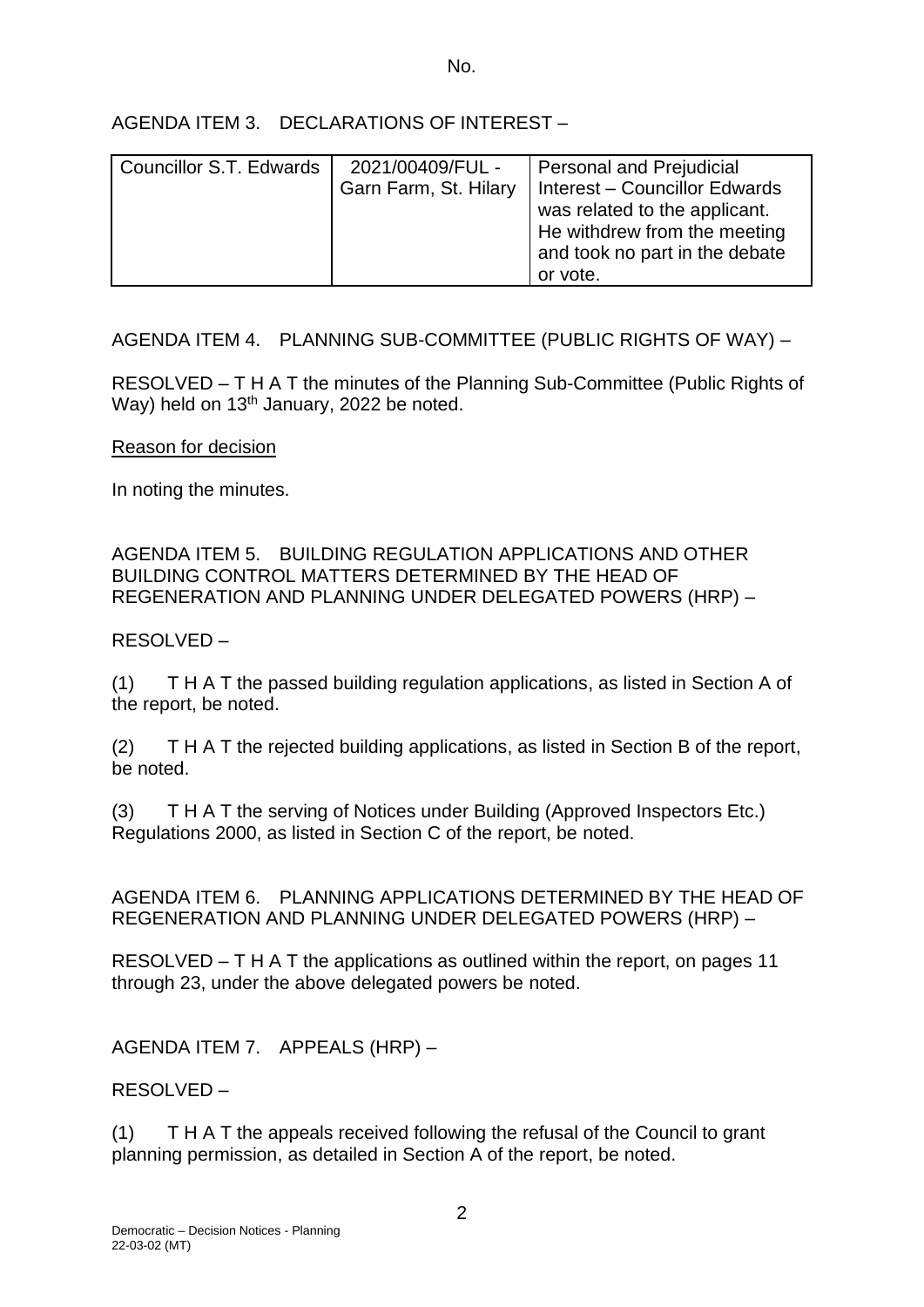(2) T H A T the Enforcement Appeals, as detailed in Section B of the report, be noted.

(3) T H A T the Planning Appeal Decisions, as detailed in Section C of the report, be noted.

(4) T H A T the Enforcement Appeal Decisions, as detailed in Section D of the report, be noted.

(5) T H A T the statistics relating to appeals for the period April 2021 – March 2022, as detailed in Section E of the report, be noted.

AGENDA ITEM 8. TREES (HRP) –

(i) Delegated Powers –

RESOLVED – T H A T the applications as outlined within the report on pages 33 to 36, as determined by the Head of Regeneration and Planning under delegated powers, be noted.

AGENDA ITEM 9. ENFORCEMENT ACTION (HRP) –

(i) Land and Buildings at 49 Pontypridd Road, Barry

RESOLVED –

(1) T H A T the Head of Legal Services be authorised to issue an Enforcement Notice under Section 172 of the Town and Country Planning Act 1990 (as amended) to require:

- (i) The relocation and setting back of the dormer window to a distance of at least 20cm from the original eaves of the dwelling, or the installation of permanently fixed metal railings / Juliet balconies, not projecting out more than 30cm from the exterior of the building, over both of the French doors in the western elevation of the dormer window;
- (ii) The permanent cessation of the use of the roof of the ground floor extension as a roof terrace / amenity area;
- (iii) The reduction in the height of the raised patio area to a height not exceeding 30cm above the original ground level of the garden, or the erection and retention of 1.8m high screens on either end of the raised patio area extending across the whole depth of the patio;
- (iv) The removal of the block screen wall on the top of the rear single storey extension.

(2) T H A T in the event of non-compliance with the Notice, authorisation is also sought to take such legal proceedings as may be required.

3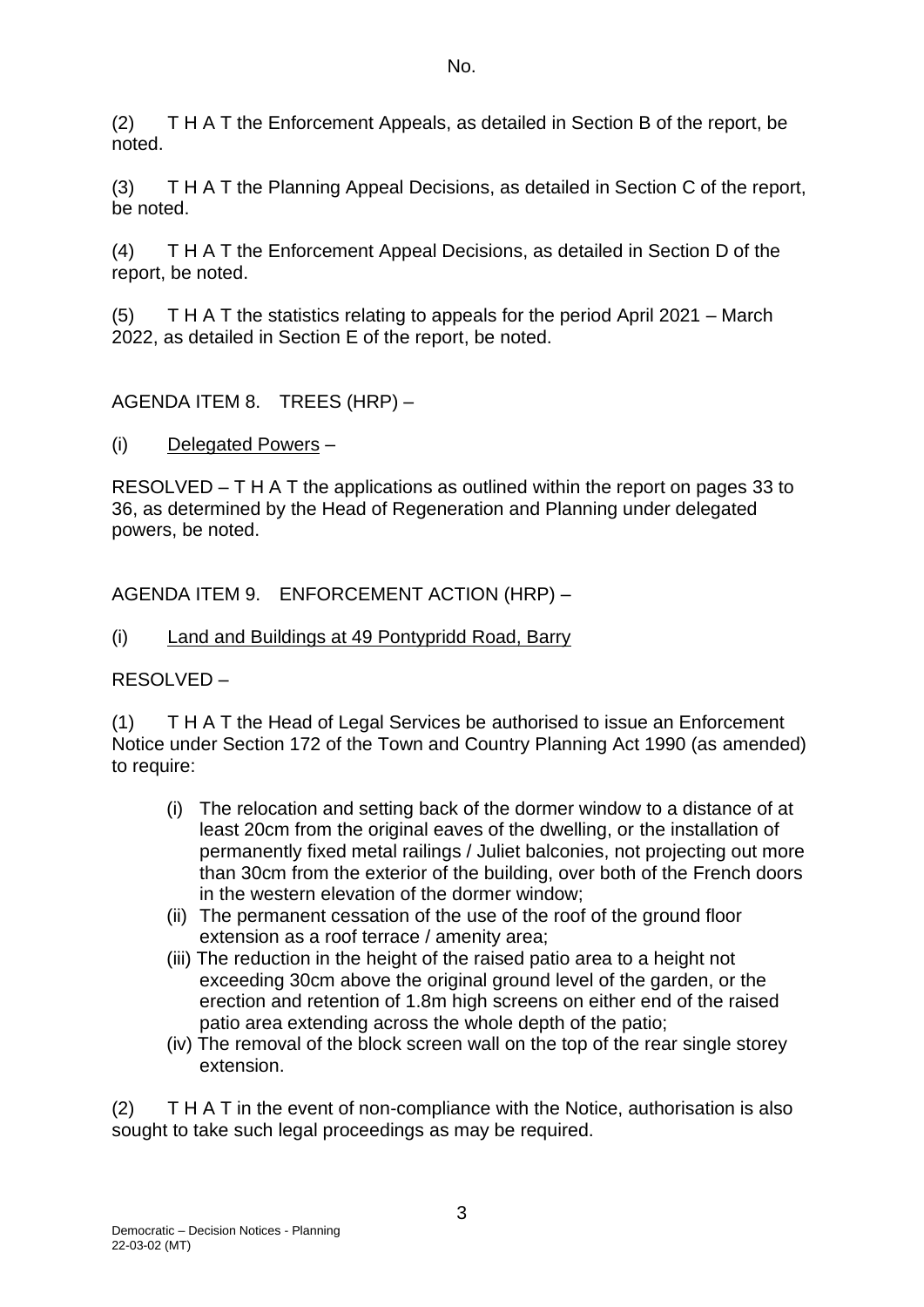# Reason for decisions

(1) It appears to the Council that the above breach of planning control constituting operational development – the dormer extension, raised patio area and block screen wall, has occurred within the last 4 years and the use of the roof of the ground floor extension as a roof terrace / amenity area, within the last 10 years.

(2) The development has been undertaken to a residential property within the settlement boundary where the scale, form, layout and character of new development is required to be sympathetic to and respect its immediate setting and to be designed to safeguard existing residential amenity, particularly with regard to privacy and overlooking. The dormer extension, roof terrace, raised patio area and block screen wall are considered to be unacceptable as they facilitate the overlooking of neighbouring properties and the loss of privacy for the occupiers of those properties. The block screen wall is considered to be visually intrusive and the development is therefore considered to be contrary to policies SP1, (Delivering the Strategy), MD2 (Design of New Development) and MD5 (Development within Settlement Boundaries), the Residential and Householder Development SPG, PPW Edition 11 (2021) and Technical Advice Note 12: Design.

(3) Despite correspondence with the owner of the property and his planning agent and the submission of two planning applications both of which have been withdrawn (2021/00428/FUL and 2021/00822/FUL), no further attempts have been made to regularise the position or remove the unauthorised development which is considered to be unacceptable.

(4) It is considered that the decision complies with the Council's well-being objectives and the sustainable development principle in accordance with the requirements of the Well Being of Future Generations (Wales) Act 2015.

AGENDA ITEM 10. PLANNING APPLICATIONS (HRP) –

RESOLVED – T H A T in pursuance of the powers delegated to the Committee, the following applications be determined as indicated and any other necessary action be taken.

# **2021/00409/FUL Garn Farm, St. Hilary**

APPROVED subject to the conditions as contained within the report.

## Reason for decision

Having regard to the content of the report and discussions at the meeting.

#### **2021/01537/RG3 Cowbridge Comprehensive School, Aberthin Road, Cowbridge**

APPROVED subject to the conditions as contained within the report and subject to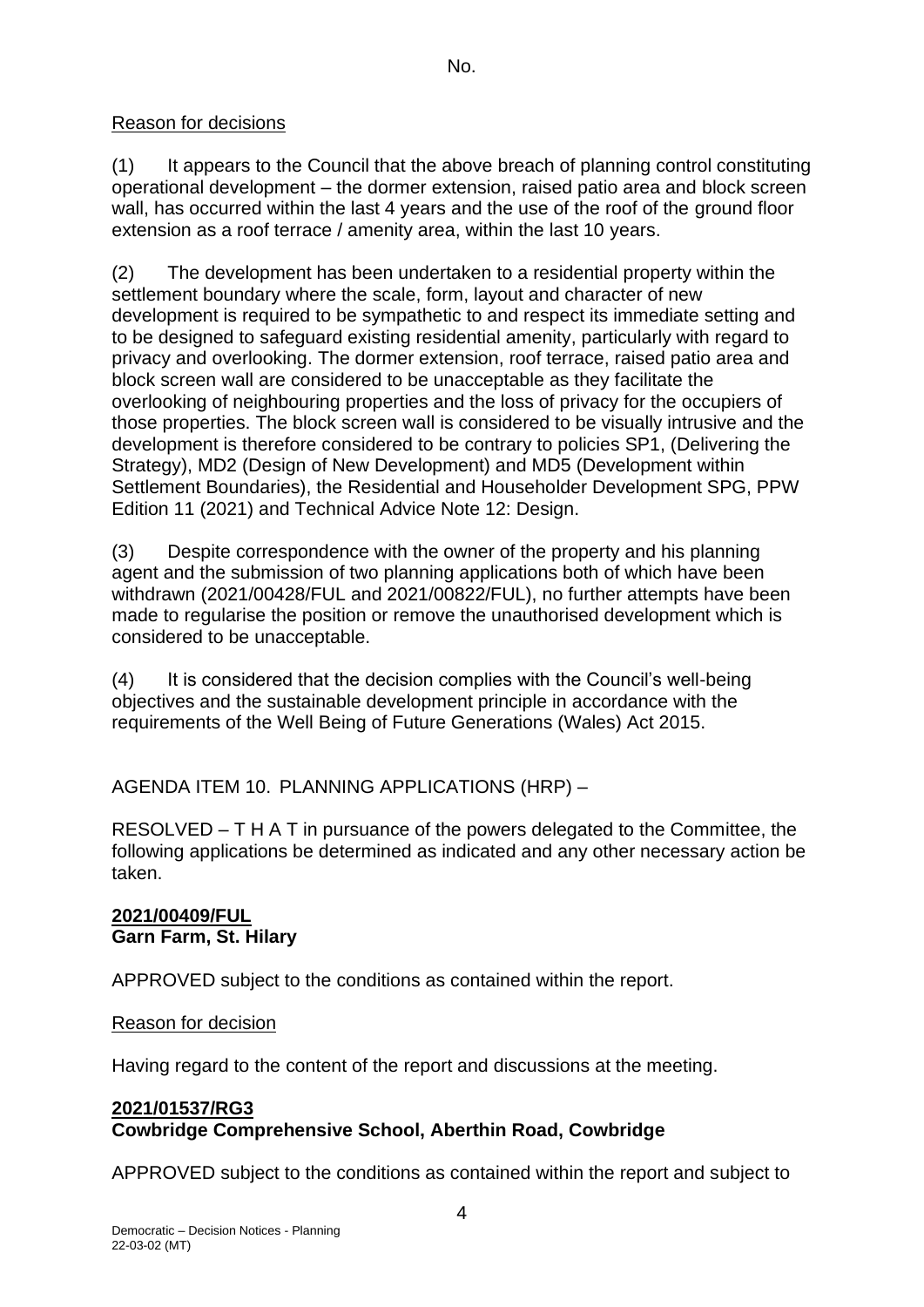No.

amended Condition 2 as below:

2. The development shall be carried out in accordance with the following approved plans and documents:

26Z003-HLM-00-00-DR-A-0001 Rev P06 Proposed Site Location Plan (received 19th January 2022) 26Z003-HLM-00-00-DR-A-0003 Rev P05 Proposed Site Layout Plan (received 22nd October 2021) 26Z003-HLM-01-00-DR-A-0010 Rev P04 Proposed Ground Floor Department Plan (received 22nd October 2021) 26Z003-HLM-01-01-DR-A-0011 Rev P03 Proposed First Floor Department Plan (received 22nd October 2021) 26Z003-HLM-01-ZZ-DR-A-0020 Rev P04 Proposed Coloured Elevations (received 22nd October 2021) 26Z003-HLM-01-ZZ-DR-A-0030 Rev P04 Proposed Coloured Sections (received 22nd October 2021) 26Z003-HYD-XX-XX-DR-C-0500 Rev P02 Proposed Levels (Engineering Layout) (received 22nd October 2021) 26Z003-HYD-XX-XX-DR-C-0600 Rev P02 Proposed Drainage Layout (received 22nd October 2021) 26Z003-HYD-XX-XX-DR-C-0700 Rev P03 Proposed Surfacing and Kerbing Layout (received 22nd October 2021) 26Z003-HYD-XX-XX-DR-C-0701 Rev P01 Car Park and Footpath Route General Arrangement (received 9<sup>th</sup> February 2022) 26Z003-HYD-XX-XX-DR-TP-0602 Rev P06 Proposed Indicative Parking and Pedestrian Connections (received 14<sup>th</sup> February 2022) 26Z003-HLM-XX-ZZ-DR-L-0001 Rev P13 Landscape GA Plan (received 9<sup>th</sup> February 2022) 26Z003-HLM-XX-ZZ-DR-L-0003 Rev P5 Site Sections (received 9<sup>th</sup> February 2022) 26Z003-HLM-XX-ZZ-DR-L-0005 Rev P5 Landscape Masterplan (received 9<sup>th</sup> February 2022) 26Z003-HLM-XX-ZZ-DR-L-2501 Rev P7 Fencing and Gates (received 9<sup>th</sup> February 2022) 26Z003-HLM-XX-ZZ-DR-L-3001 Rev P7 Hard Landscape Strategy (received 9<sup>th</sup> February 2022) 26Z003-HLM-XX-ZZ-DR-L-3012 Rev P01 Site Furniture Details (received 21st December 2021) 26Z003-HLM-XX-ZZ-DR-L-4501 Rev P9 Soft Landscape Strategy (received 17th February 2022) 26Z003-HLM-XX-ZZ-DR-L-4503 Rev P03 Planting Schedule (received 17th February 2022) Proposed Additional Access Restrictions Layout (received 9th February 2022) Scooter Pod Details (received 21<sup>st</sup> December 2021)

**The boundary of the application site shall be as outlined in red on plan no. 26Z003-HLM-00-00-DR-A-0001 Rev P06 Proposed Site Location Plan (received 19th January 2022) only and not as referenced on any other of the approved plans.**